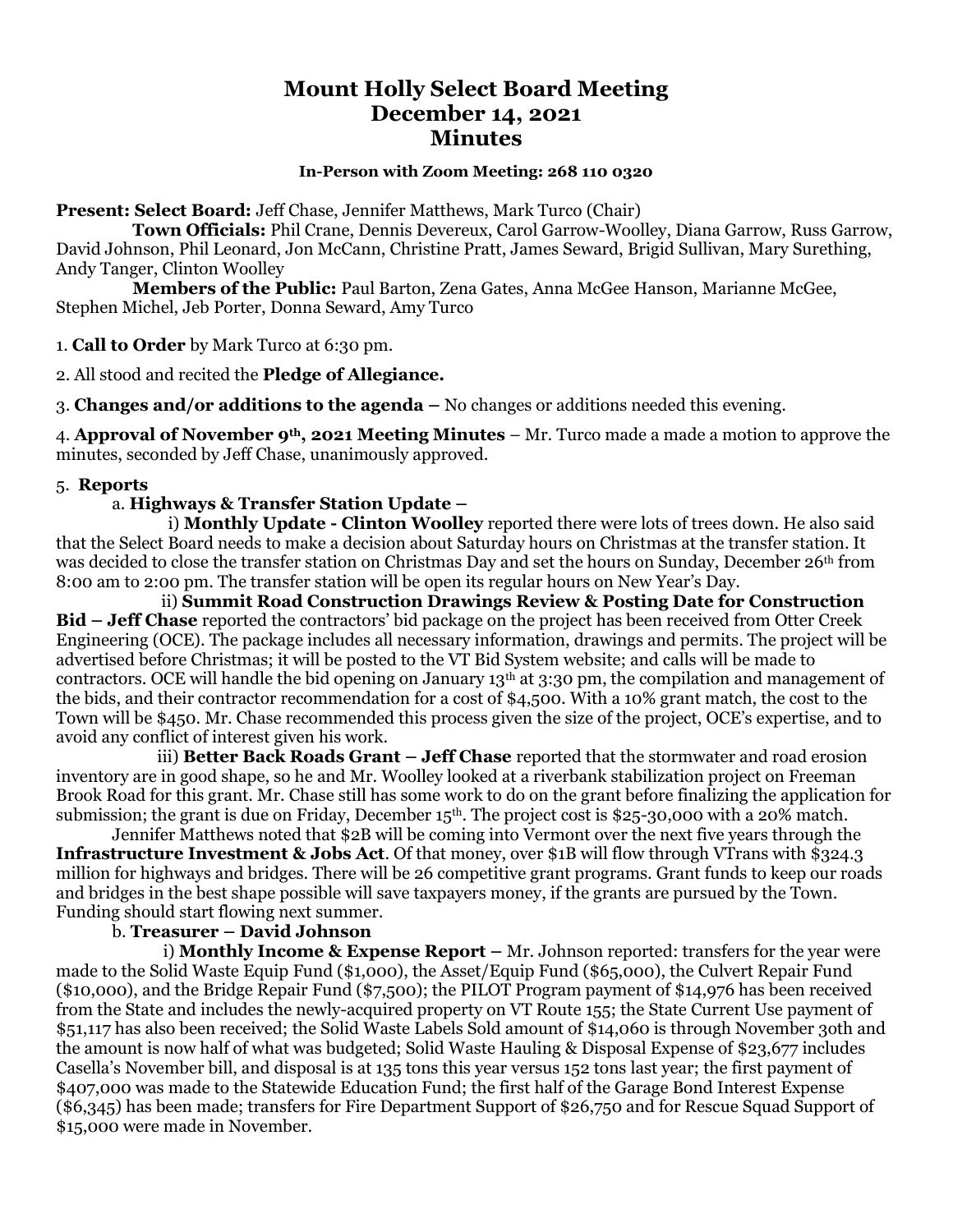c. **Mount Holly Planning Commission Update – Jon McCann** reported the Planning Commission: wrapped up and approved the Bolalek subdivision; continues to work on the town plan; has invited the Boards of the Mount Holly Volunteer Fire Department and the Mount Holly Volunteer Rescue Squad to collaborate on writing the utilities and facilities part of the town plan. Mr. McCann also reported that the AT&T cell tower should be operational in the second quarter of 2022.

d. **Mount Holly Conservation Commission Update –** Ms. Matthews reported that Annette Lynch could not be with us this evening, but she wanted the Select Board to know that the Conservation Commission is moving ahead with its work, and there will be a full report in January.

e. **Rutland Regional Planning Commission (RRPC) Update – Jon McCann** reported that Barbara Noyes Pulling gave a presentation on Act 76 regarding clean water service providers for the Champlain Basin, which mainly impacts those to the west of Otter Creek. He also reported that Shrewsbury added river corridor protection to its flood hazard area regulations in order to receive additional FEMA funding in the case of any damage.

f. **Rutland Region Transportation Advisory Committee Update – Clinton Woolley** reported the meeting focused on the VT Route 22A project.

g. **Rutland County Solid Waste District Update – Clinton Woolley** reported they finished work on the annual budget, which is now ready for a vote.

#### 6. **New Business**

a. **Shade Tree Preservation Plan Update – Phil Crane** reported on the continuing work to the Plan, a plan prescribed by Statute with a required set of elements**.** To begin, a shade tree must be located in whole or in part in the public right-of-way (ROW) or a public place, provided the tree was planted by the municipality or is designated as a shade tree per the Plan. There are very few trees planted by the municipality, so they are surveying the trees in town (Maple Hill Road, the Star Lake recreation area, the roads in and out of Belmont) to put together a list of possible trees to designate as shade trees. Their present focus is on which of these trees to include, along with a plan to plant new trees and a program to maintain designated shade trees, all of which will require a small commitment of funds annually. A formal plan with some financial support will facilitate access to outside funding to further support the Plan. A draft of the Plan will be presented to the Select Board in January with a public meeting on it proposed for early to mid-March. A current challenge is all the lovely maple trees planted along town roads (Shunpike & Hortonville, for example) which are not in the ROW, but should still be protected.

b. **Star Lake Bottom Barriers – Phil Leonard** asked the Select Board to agree to submit an application on behalf of the Town for two bottom barriers to be used in the swimming and boating areas of Star Lake to control vegetation and improve recreational opportunities. The barrier is a rubber/plastic sheet with stiffening material which deprives the vegetation (milfoil, lily pads, others) of light so the vegetation does not grow. Discussion ensued on cost, donations, use of Lake Ninevah's barrier, installation by divers, effective use of bottom barriers in Lakes Rescue and Pauline. Mr. Turco supported the plan as long as cost is minimal. Ms. Matthews remarked on the number of residents who are interested in seeing Star Lake "reclaimed." She wholeheartedly endorses the plan and expressed her appreciation to the Conservation Commission for its time and effort on this project. Mr. Chase asked Mr. Leonard to complete the needed application and bring it to the next Select Board meeting along with a plan for the project. Mr. Leonard also asked about regular testing to monitor the water quality at Star Lake.

c. **Mount Holly Volunteer Rescue Squad ARPA Funds Request – Anna McGee Hanson**  introduced herself as a MHVRS Board member and an EMT. MHVRS's list of items and ARPA funds request are to help squad members better respond to and transport more COVID-positive patients, and to help them and their firefighter drivers protect themselves from COVID. Items like the Envo N95 masks, which are washable and reusable, are a way to do this. She also asked for consideration of hazard stipends for both squad members and drivers who have been responding to emergencies during the past two years regardless of the patient's vaccination or COVID status. In response to a question from Ms. Matthews, Ms. McGee Hanson stated the cost of the items would be about \$4,200. In response to a question from Mr. Turco, she said she will send a spreadsheet of the items with costs. The Select Board will review the list of items to be sure they qualify for ARPA funds use. If they do, the Select Board supports the use of ARPA funds for purchase of the items. Paul Barton thanked fire and rescue for their service to the community.

d. **A/V Technology for Hybrid Meetings (ARPA Funds) – Patrick Cody** of Okemo Valley TV described the options available to us: a basic system with a single camera going straight to Zoom with a couple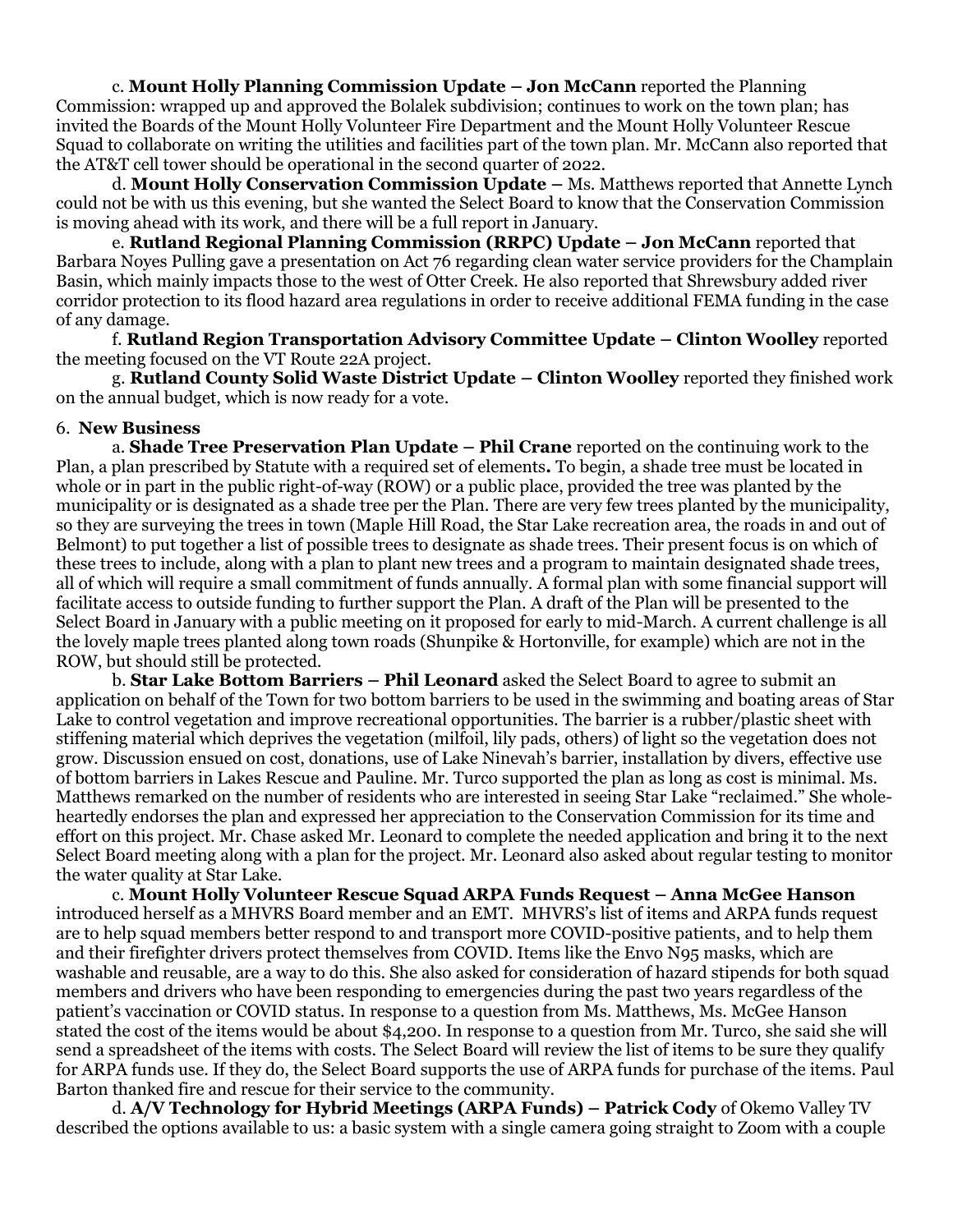of mics, \$4-5,000; a middle tier system outfitting just the town office with two robotic cameras, mics, switcher/mixer, and a wall-mounted display, installed with warranty, \$11,000; and an upper tier system with connectivity between buildings, \$20,000. Discussion ensued about these three options, the need to change internet service providers (from Comcast to VTEL), the different megabyte plans and costs, and phone systems. Select Board members decided to outfit the town office only looking at the basic or middle tier system. Amy Turco will gather quotes for a VOIP system. Mr. Cody will gather quotes on the two A/V options under consideration.

e. **Municipal Planning Grant (MPG) Award –** Ms. Matthews announced that the Town of Mount Holly was awarded a MPG for 2022, fully funded at \$20,000 with a \$2,000 match, for a total project cost of \$22,000. Ms. Matthews expressed her appreciation and congratulations to Annette Lynch, who wrote and gathered all the documentation for the grant. Mr. Chase made a motion to accept the grant, seconded by Ms. Matthews, unanimously approved.

f. **Health Insurance & HRA Renewals –** Ms. Matthews noted we need to approve the health insurance and HRA renewals for the coming calendar year. After a sizeable rate increase last year, BlueCross BlueShield actually lowered their rates this year. Mr. Chase made a motion to renew the same BlueCross BlueShield health insurance plan and the HRA plan with a \$650 per person contribution for town employees for 2022, seconded by Mr. Turco, unanimously approved.

g. **Mask Mandate – Municipal Properties –** Ms. Matthews introduced the topic noting the Governor turned the mask question over to municipalities, which is unfortunate given the contentious nature of the issue. She noted the large increase in COVID cases (1,000+) over the weekend; do we want to take this precautionary step? Discussion ensued about the reasons to wear masks, the pros and cons of doing so, vaccinated and unvaccinated individuals, municipal vs. other properties, and enforcement measures. Mr. Chase and Mr. Turco stated they did not think a mask mandate was necessary. Ms. Matthews again noted the increasing infection and death rates as well as the new variants. She asked if a mask recommendation could be agreed upon so as to protect town staff, employees, residents and visitors, and to safeguard everyone's health. Mr. Turco and Mr. Chase agreed with her suggestion of a mask recommendation for municipal buildings.

h. **Board of Adjustment –** tabled until the January meeting.

i. **Planning Commission Appointments – Two Terms to November 2024 –** Mr. Chase made a motion to appoint Jim Seward to a three-year term on the Planning Commission, seconded by Mr. Turco, unanimously approved. Mr. Turco made a motion to appoint Stephen Michel to a three-year term on the Planning Commission, no seconds.

j. **Other –** There was no other New Business this evening.

# 7. **Ongoing & Old Business**

a. **Traffic Safety Plan Update –** Mr. Chase reported the traffic study report just came in from Devon Neary at the Rutland Regional Planning Commission. Mr. Chase thought it best to review the data and a draft of an ordinance with Mr. Neary at the January meeting. Discussion ensued about various pieces of the data collected, the need for the enforcement of an ordinance, a contract with the sheriff's department or VT State Police, and costs. Andy Tanger suggested any enforcement costs be listed as a separate item on the warning so as to avoid the whole budget being voted down. Mr. Turco will reach out to Constable Paul Faenza about the police presence in town.

b. **Junk Ordinance Enforcement –** A citation will be issued to the owners of a property on VT Route 103, as the property stands in violation of the Junk Ordinance. The Select Board will write a letter to the health officer asking him to do a thorough health investigation of the same property. The health officer was called into the Blue Spruce House and found black mold from floor to ceiling. A letter has been sent to the State concerning this.

c. **National Opioids Settlement – sign participation forms** – Mr. Turco signed the forms.

d. **Retail Cannabis –** The Select Board agreed last month to put an item on the ballot so residents could vote yea or nay on retail cannabis in town. An informational session about retail cannabis will be held at the February Select Board meeting scheduled for Tuesday, February 8th, 2022 at 6:30 pm.

The Select Board set the budget meeting for Tuesday, January  $4<sup>th</sup>$  at 4:30 pm.

e. **Other –** There was no other Ongoing & Old Business this evening.

8. **Citizen Comments –** Zena Gates asked about the status of the Green Mountain Power (GMP) project in her area. Mr. Turco suggested contacting GMP for an update.